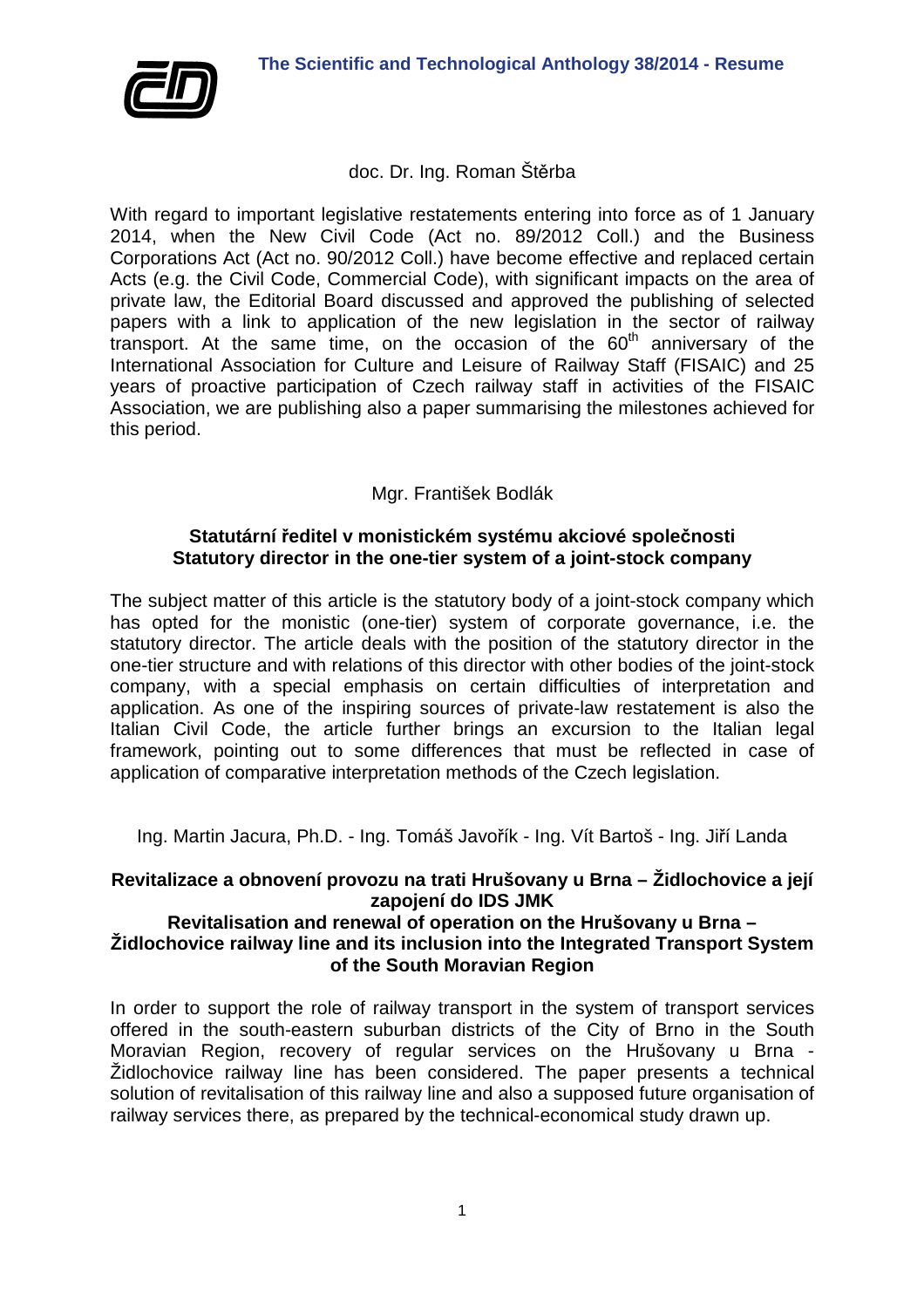

### Ing. Martin Jacura, Ph.D. – Ing. Tomáš Javořík – Bc. Tomáš Hoření – Bc. Pavel Purkart

#### **Rozvoj železnice v dopravní obsluze regionu Rokycan Development of railway in the system of transport services in the Region of Rokycany**

The paper presents main deliverables of bachelor theses of two successful CTU Faculty of Transportation Sciences graduates. A common topic is solution of transport services in the Rokycany Region, based on the core function of railway transport. The concepts of railway and follow-up bus transport services as well as detailed infrastructure modifications of a selected part of the railway network are designed comprehensively. Both the theses are main deliverables of a joint student project.

Ing. Ivo Laníček

## **Drážní technika a objekty v pojetí členů mezinárodní federace FISAIC Railway technology and facilities as perceived by members of the FISAIC international federation**

The International Association for Culture and Leisure of Railway Staff (FISAIC) has been motivating leisure time activities of railway staff for more than 60 years by way of exhibitions, competitions, conferences and internships, and therefore its members take part in interpretation of history and present development of railways in more than 20 countries of Europe.

prof. JUDr. Karel Marek, CSc. - doc. Dr. Ing. Roman Štěrba

## **Ke smlouvám o úschově a o skladování Remarks on deposit and storage agreements**

The paper describes contractual relations with regard to deposit and storage services under the new Czech Civil code. It deals with obligations of contracting parties, reimbursement of necessary expenditures and storage charges. Attention is paid to interpretation of dock warrants.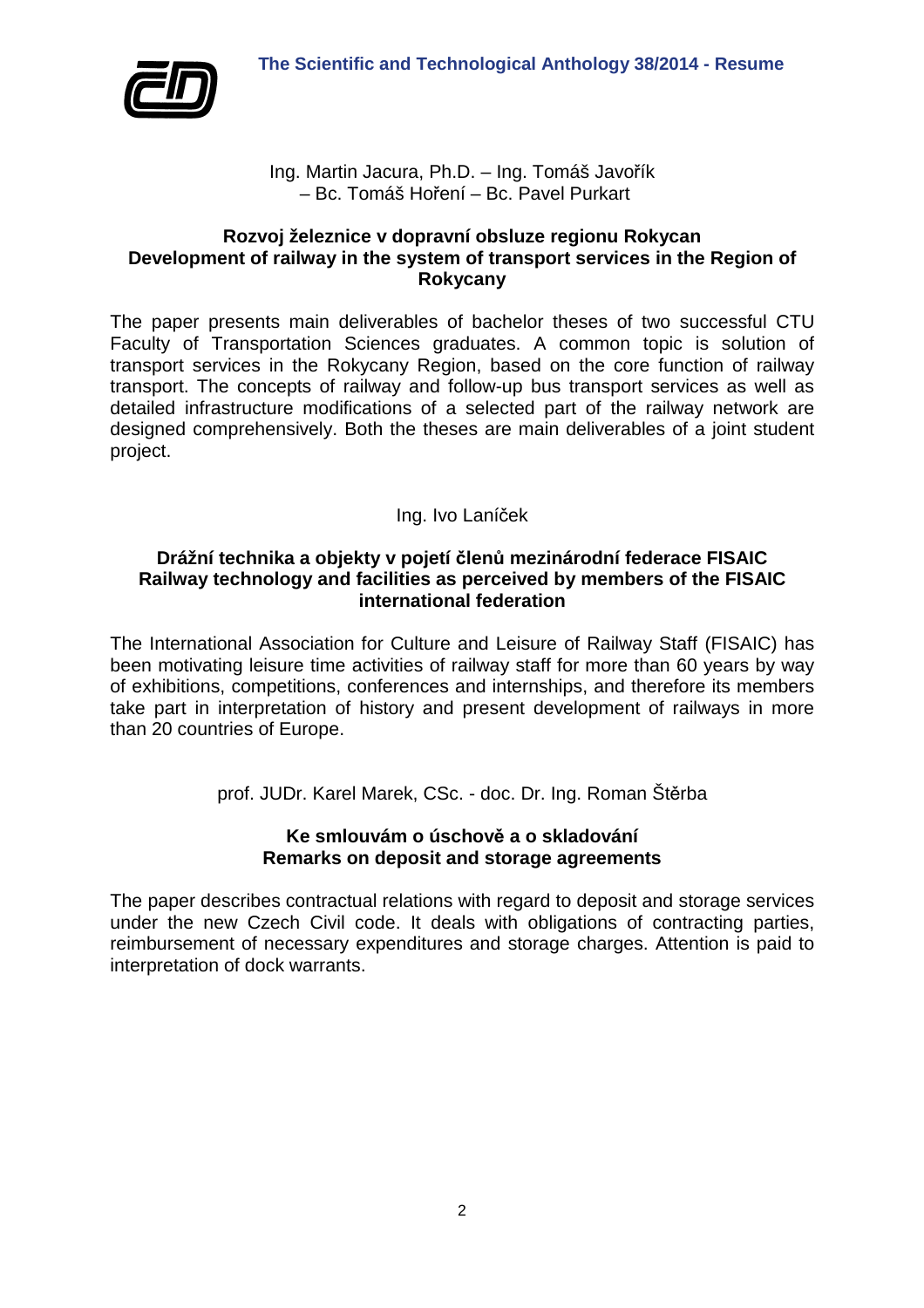

## prof. JUDr. Karel Marek, CSc. - doc. Dr. Ing. Roman Štěrba

### **Ke smlouvě o dílo podle nového občanského zákoníku Remarks on contracts for work made pursuant to the new Civil Code**

Contract for work is probably the second most widely used type of contract (after purchase contracts). Therefore its comprehensive legal regulation is very important for an unambiguous definition of rights and obligations of the parties to the contract. By a contract for work, the contractor undertakes to perform certain work, and the employer undertakes to pay a price for its performance. Work, as defined by the law, may mean manufacture of specified products (provided the manufacture does not fall under the notion of a purchase contract), maintenance, repair or modification of certain items or the result of other activities. Construction, repair or modification of buildings or parts thereof shall always be covered by contracts for work.

The new legislation, given by the Civil Code, Act No. 89/ 2012 Coll., and effective from 1 January 2014, replaced the regulation of the contract for work, as contained in the abolished Civil Code of 1964, as well as in the Czech Commercial Code of 1991 that was also cancelled by the new Civil Code of 2012.

The paper describes the most important provisions of the new form of a contract for work. The basis for the draft new legislation was taken from the regulation of this contract by the Commercial Code, with regard to certain legal regulations by other countries, because the concept of contracts for work as contained in the former Civil Code was strongly influenced by its original design from 1964 and by patterns of the Civil Code of 1950. In some respects, certain provisions of the former Code of International Trade were also taken into account, the normative structure of which was "adopted" by the later Commercial Code. The new Civil Code provisions are, however, more precise and clearer than the previous arrangements.

In the interest of clarity, the text is structured so that the introductory rules cover contracts for work in general, followed by the rules for deviations from the price of the work according to the agreed budget, with a special emphasis on the work carried out on real property and work concerning intangible assets.

# prof. JUDr. Karel Marek, CSc. - doc. Dr. Ing. Roman Štěrba

### **Smluvní zajištění nákladní dopravy a přepravy Contractual assurance of freight transport**

The paper describes contractual relations in freight transport and operation of a means of transport under the new Civil Code. It deals with obligations of the contracting parties in accordance with applicable national rules and international conventions. Attention is paid to the interpretation of both the bill of lading and the consignment note.